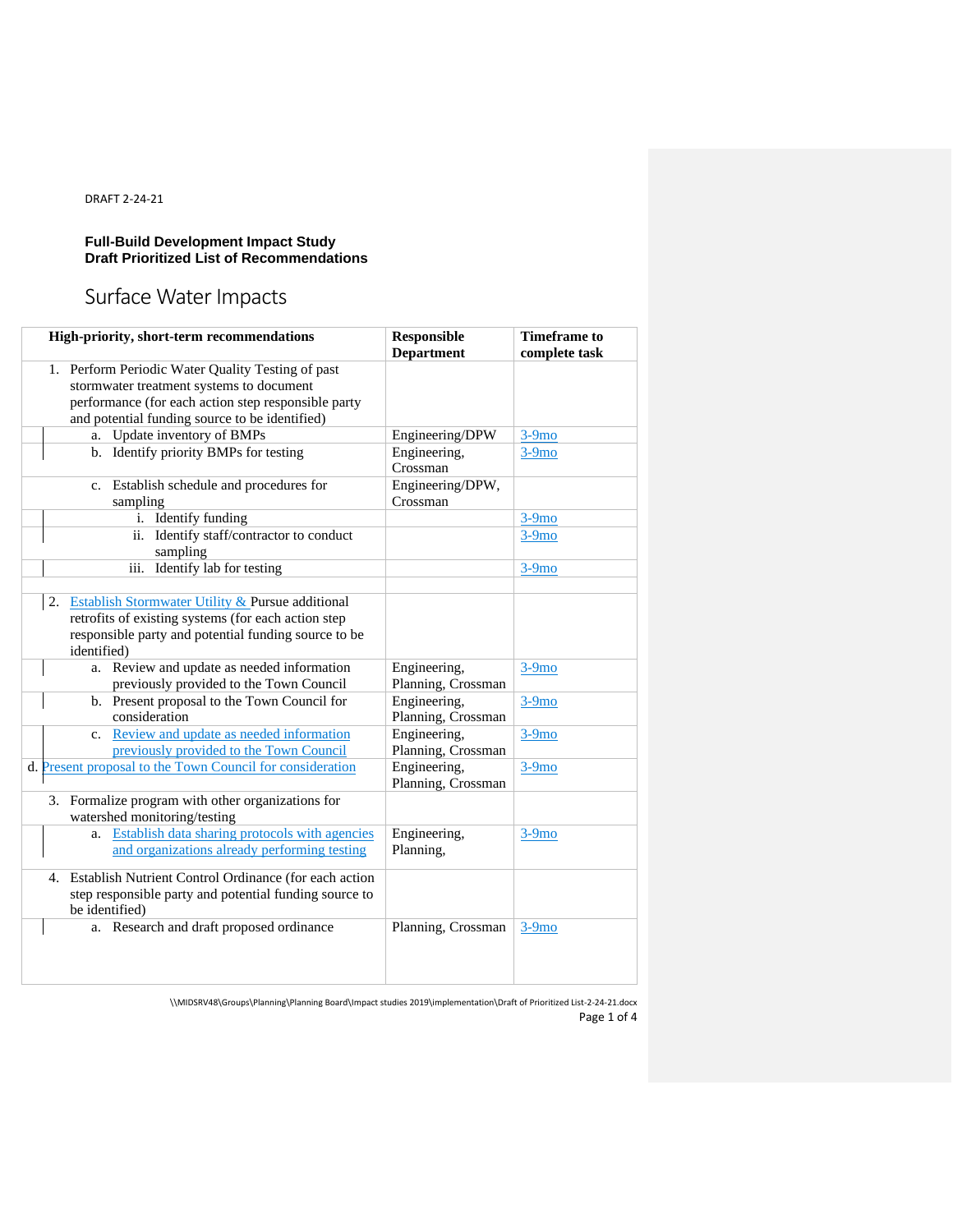|  | b. Present ordinance to the Town Council for |  |
|--|----------------------------------------------|--|
|  | consideration                                |  |

| Long-term considerations                                                           | <b>Responsible</b><br><b>Department</b> | Timeframe to<br>complete task |
|------------------------------------------------------------------------------------|-----------------------------------------|-------------------------------|
| 5. Update Stormwater Ordinance to address watershed<br>specific impairments        | Planning,<br>Crossman                   | $18-36$ mo                    |
| 6. Work with large agricultural properties to<br>implement runoff control measures | Planning,<br>Engineering,<br>Crossman   | $18-36$ mo                    |
| 7. Prioritize flood prone areas                                                    | Planning                                | $18-36$ mo                    |

**Commented [RL1]:** Not sure what this means.. prioritize for additional subdivision regulations…?

### Groundwater

| High-priority, short-term recommendations                                                                                                                                                   | <b>Responsible</b><br><b>Department</b> | <b>Timeframe</b> to<br>complete task |
|---------------------------------------------------------------------------------------------------------------------------------------------------------------------------------------------|-----------------------------------------|--------------------------------------|
| 1. Establish Onsite Wastewater Management Plan &<br>Ordinance (for each action step responsible party and<br>potential funding source to be identified)                                     |                                         |                                      |
| a. Review and update as needed information<br>previously provided to the Town Council                                                                                                       | Engineering,<br>Planning, Crossman      | $3-9mo$                              |
| b. Present proposal to the Town Council for<br>consideration                                                                                                                                | Engineering,<br>Planning, Crossman      | $3-9mo$                              |
| 2. Evaluate financial and technical feasibility of water<br>extensions into east side of Town (for each action step)<br>responsible party and potential funding source to be<br>identified) |                                         |                                      |
| a. Document well failures, water quality<br>problems and Newport's water service<br>limitations                                                                                             | Engineering,<br>Planning, Crossman      | 36-48 <sub>mo</sub>                  |
| b. Review work previously completed and<br>identify design alternatives and cost estimates                                                                                                  | Engineering,<br>Crossman                | $3-9mo$                              |
| c. Identify funding options                                                                                                                                                                 | Engineering,<br>Planning, Crossman      | $3-9mo$                              |
| d. Present alternatives to the Town Council for<br>consideration                                                                                                                            | Engineering,<br>Planning, Crossman      | $3-9mo$                              |
| 3. Increase public awareness/education of private well<br>testing (quality) (for each action step responsible<br>party and potential funding source to be identified)                       |                                         |                                      |

\\MIDSRV48\Groups\Planning\Planning Board\Impact studies 2019\implementation\Draft of Prioritized List-2-24-21.docx Page 2 of 4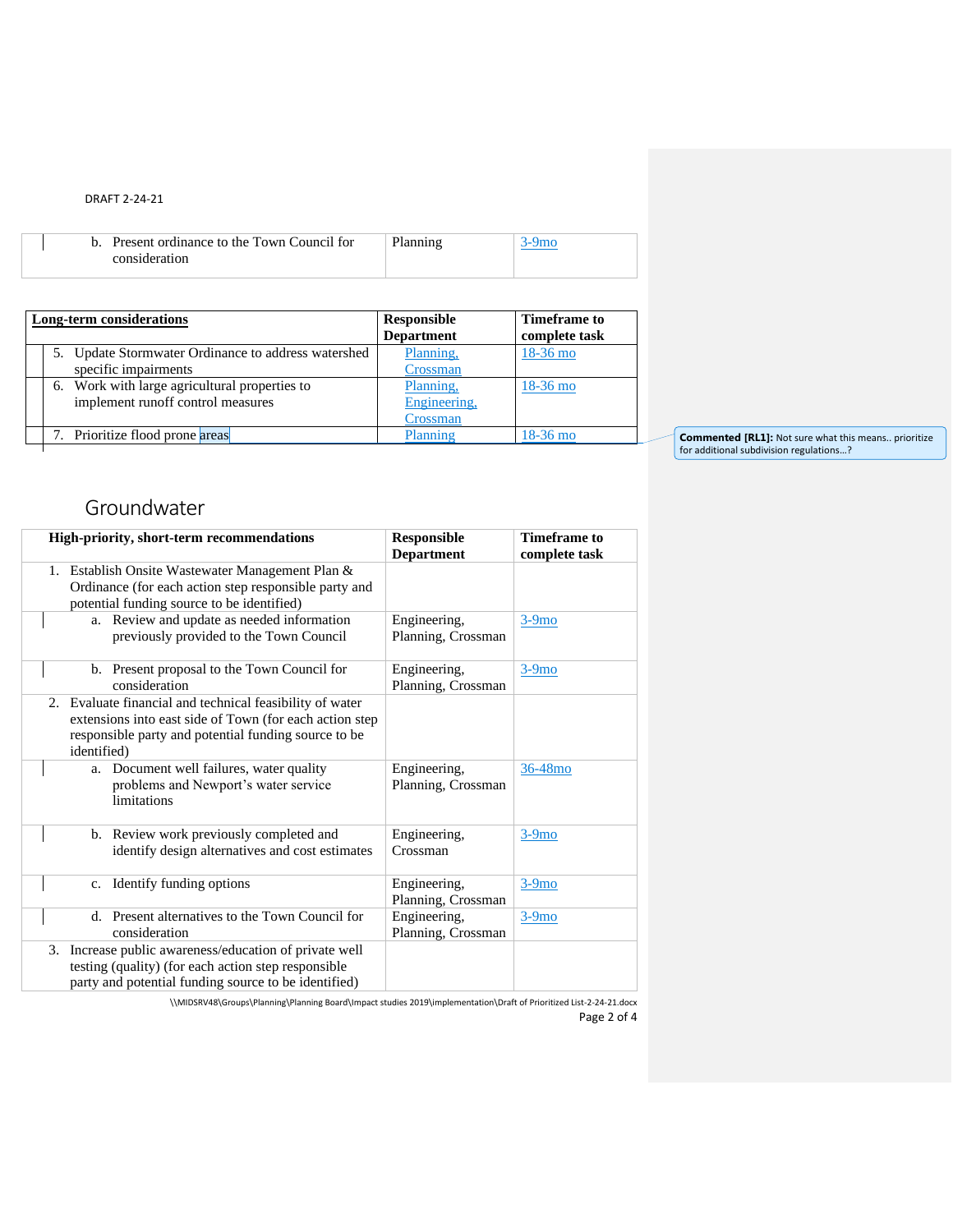| Develop education campaign to promote well<br>a.<br>testing                                       | Planning | $3-9mo$ |
|---------------------------------------------------------------------------------------------------|----------|---------|
| <b>b.</b> Establish voluntary program to report testing<br>results to the Town                    | Planning | $3-9mo$ |
| <b>b.c.</b> Coordinate with existing agencies to distribute<br>private well educational materials | Planning | $3-9mo$ |

| <b>Long-term considerations</b>                                                                    | Responsible<br><b>Department</b> | Timeframe to<br>complete task |
|----------------------------------------------------------------------------------------------------|----------------------------------|-------------------------------|
| Establish database of well test data and database of<br>all wells in Town (depths and performance) | Crossman,<br>Planning            | $18-36$ mo                    |
| 5. Evaluate minimum lot sizes for homes with wells,<br>including cluster developments              | Crossman,<br>Planning            | $18-36$ mo                    |

## Traffic

|             | <b>High-priority, short-term recommendations</b>                                                                                                                                                                                                                                                                                    | <b>Responsible</b><br><b>Department</b>            | Timeframe to<br>complete task |
|-------------|-------------------------------------------------------------------------------------------------------------------------------------------------------------------------------------------------------------------------------------------------------------------------------------------------------------------------------------|----------------------------------------------------|-------------------------------|
| identified) | 1. Hold workshop with Police, DPW, Fire Department $\&$<br>Planning to discuss observations and to outline<br>intersection priorities for Town and State Roads and<br>intersections and work with RIDOT on advancing<br>critical projects to the TIP (for each action step)<br>responsible party and potential funding source to be |                                                    |                               |
| a.          | Schedule workshop to review and prioritize<br>recommendations                                                                                                                                                                                                                                                                       | Planning,<br>Engineering, DPW,<br>Police, Crossman | $3-9mo$                       |
|             | b. Develop preliminary design options, cost<br>estimates, and jurisdiction (town vs. RIDOT)                                                                                                                                                                                                                                         | Engineering,<br>Planning, Crossman                 | $18-36$ mo                    |
| $c_{\cdot}$ | Present recommendations to the Town Council<br>for consideration.                                                                                                                                                                                                                                                                   | Engineering,<br>Planning, Crossman                 | $3-9mo$                       |
| d.          | Submit selected projects for inclusion in TIP                                                                                                                                                                                                                                                                                       | Planning,<br>Engineering                           | $3-9mo$                       |

\\MIDSRV48\Groups\Planning\Planning Board\Impact studies 2019\implementation\Draft of Prioritized List-2-24-21.docx Page 3 of 4